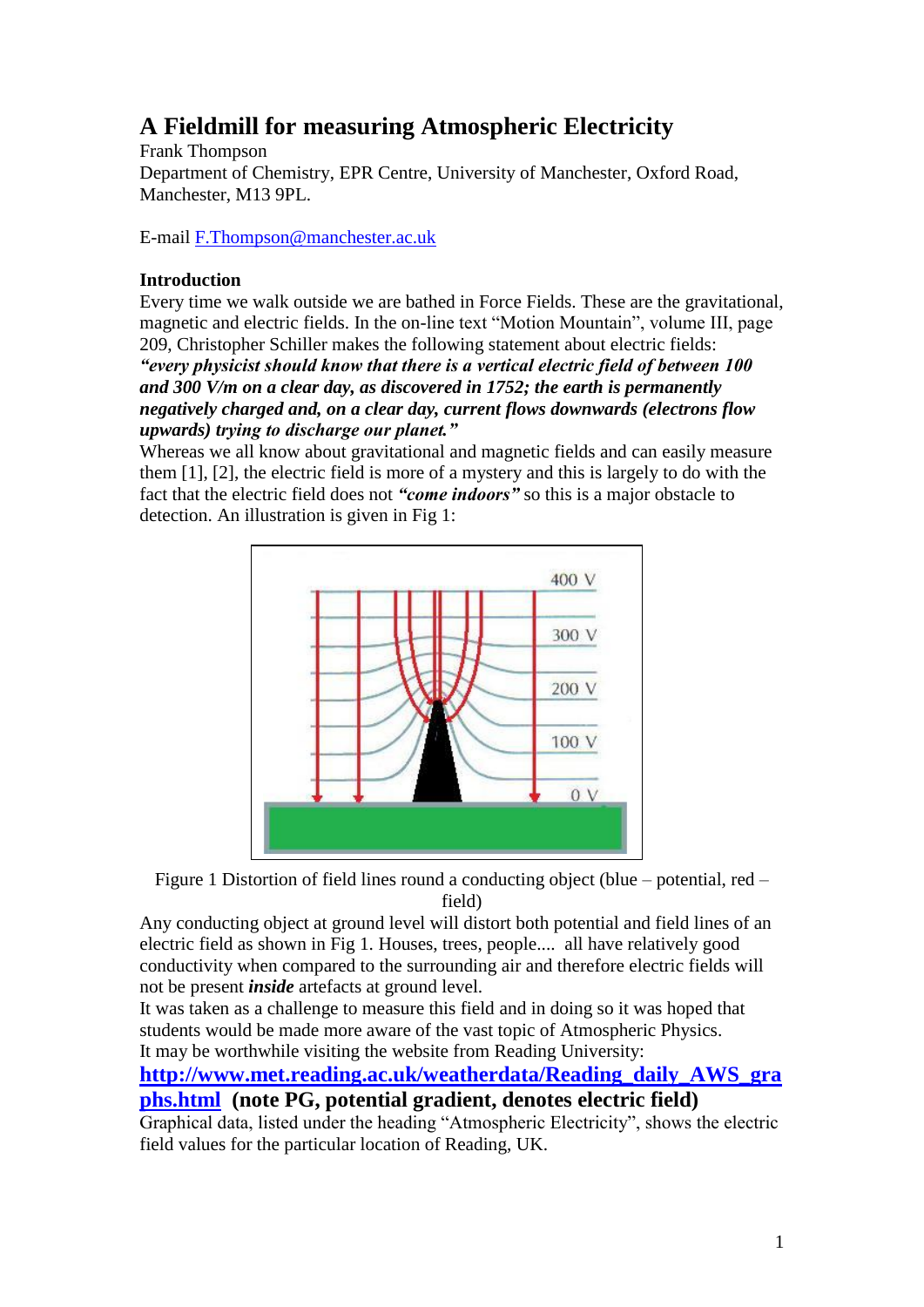# **Apparatus**

A little background reading showed that a Fieldmill was the most common arrangement for this field measurement and a typical layout is shown in Fig 2



Figure 2 Diagram of a typical Fieldmill with electronic circuitry

The key for Fig 2 is as follows:

**1** is a rotor blade at earth potential, **2** is a fixed plate isolated from earth - this is called the sensor plate, **3** is a ground plate, also held at earth potential, **4** is a tachometer with three equally spaced partitions, **5** is a motor providing power to the rotor blade, **6** is a charge amplifier, **7** is a mixing device and in the present apparatus it is a multiplier AD 633, **8** is a low pass filter and **9** is a centre-zero meter.

A photograph of the motor and tachometer is given in Fig 3



Fig 3 Photograph showing the motor plus tachometer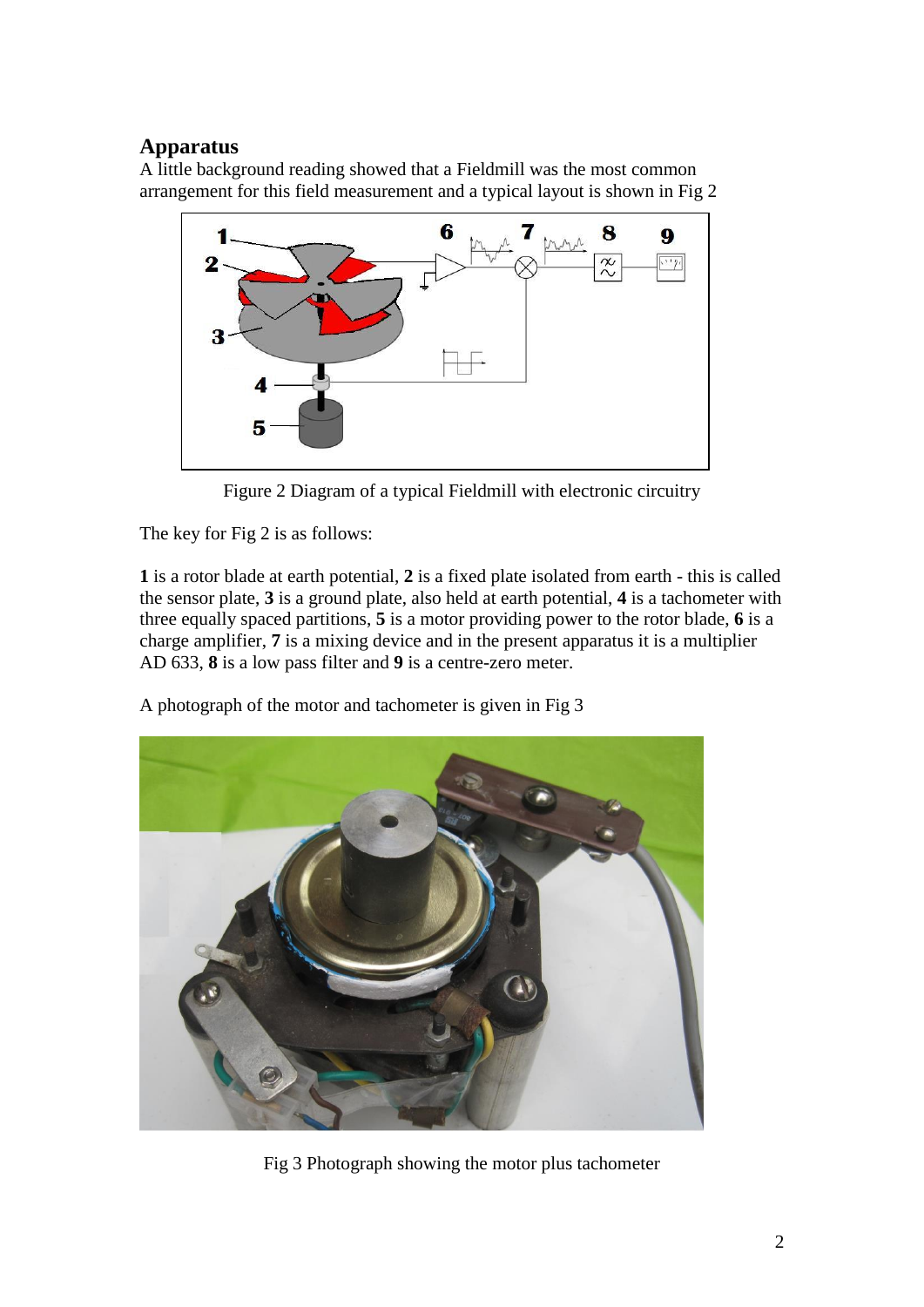In the present work, item **5** is a small motor and a disc is attached to the spindle as shown in Fig 3. Black and white stripes were painted on the rim so that the reflective opto-switch (RS Components Ltd, RS 307-913, or Optek Opb 704w-z supplied by Amazon) gave a square wave output signal. The motor also turns blade **1**. Plate **3** is fabricated from a biscuit tin so that the upper part of the spindle passes through. The charge sensor (plate **2**) is supported by this tin on insulated pillars and is alternately *exposed to* or *shielded from* the incident field by the rotor blade **1**.

The instrument/apparatus, positioned at gound level, is shown in Fig 4. Both the stationary and rotating blades are enclosed in a biscuit tin so allowing the instrument to be zeroed when the lid is placed on the tin. It also provided electrical shielding as extraneous noise from the motor was quite high.



Fig 4 Fieldmill with separate charge amplifier and meter resting and on the case (ruler indicates the size of the apparatus)

The charge amplifier, encased in a separate metallic box, rests on the case of the apparatus and is connected to plate **2**. If the signal from this amplifier were to be rectified then only the magnitude of the field would be measured and whether the field was incoming or outgoing would not be determined. But, by using *a mixer* (item **7**) we have synchronous demodulation which gives the sign of the field and. a significant noise reduction. Commercial instruments are available for these measurements (e.g. Model 410 Scitech Instruments Ltd) and Fig 5 shows a low cost alternative.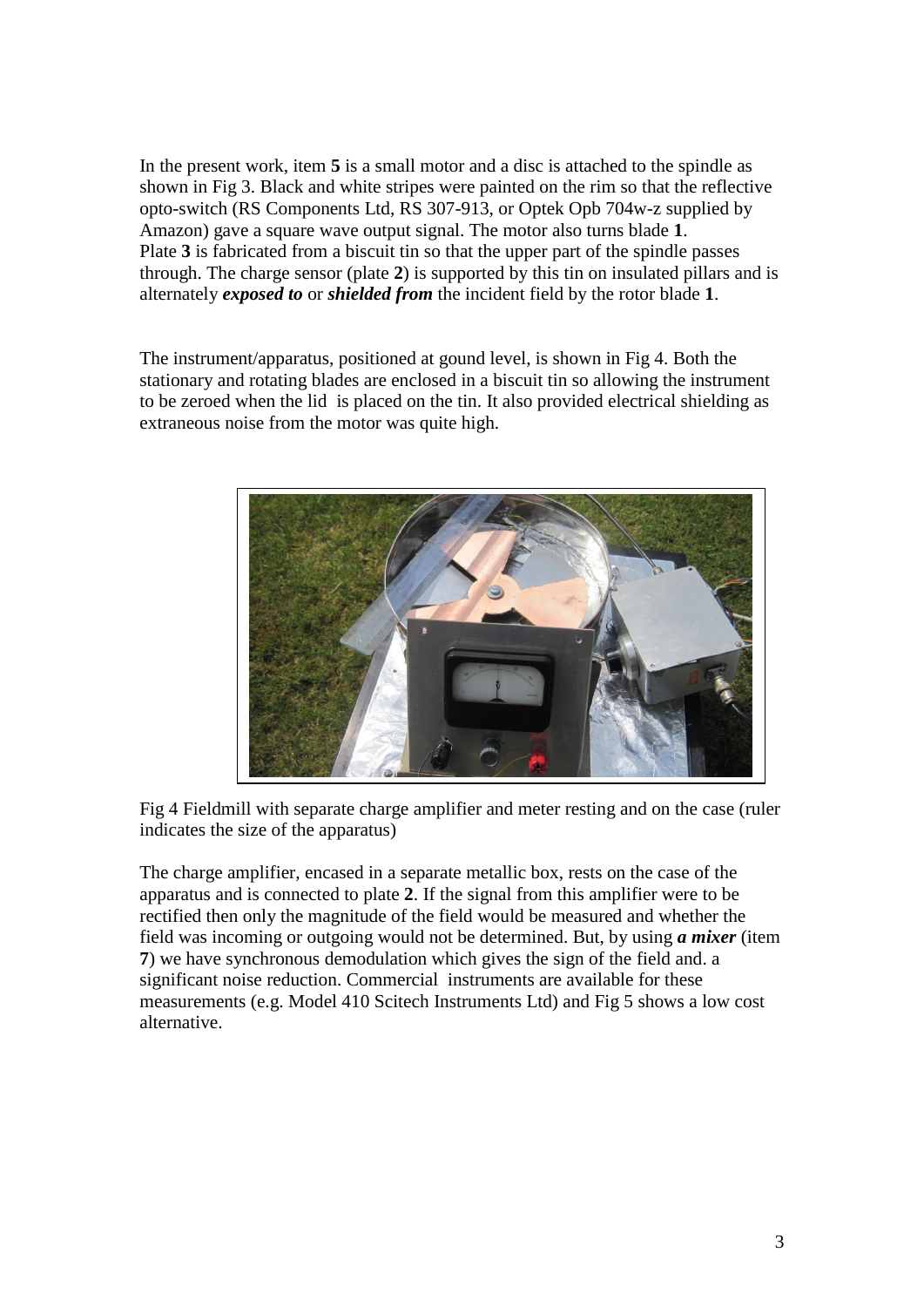

Figure 5 Multiplier circuit for **mixing** the tacho and charge signals ( X and Y) (detailed circuits of the tachometer and charge amplifier are available on request)

In setting up the Fieldmill one can place a charged object over the sensor plate and the following signals were observed, Fig 6 (a), (b):



(a) signals from the tachometer (red) and the charge amplifier (blue)



(b)signals from the tachometer (red) and the mixer (green)

Figure 6 Signals obtained when a charged PTFE rod is positioned over the Fieldmill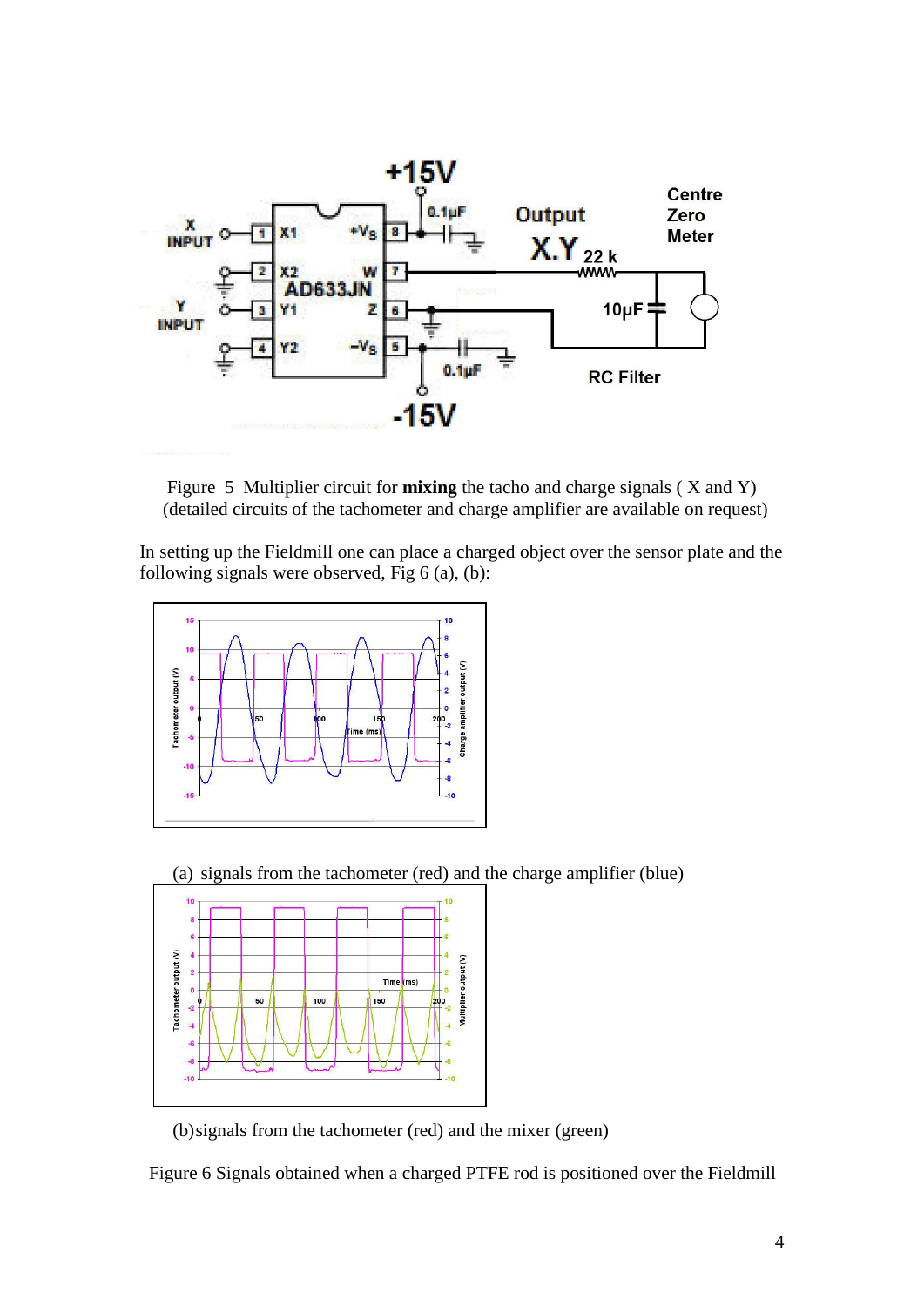The output from the multiplier circuit is then passed through a low pass filter and displayed on a centre zero meter. The above readings in Fig 6 were taken with an ADC-100 Picoscope (Picotech Ltd) and copied to EXCEL sheets.

#### **Preliminary results**

The output voltage from the filtered signal is directly proportional to the earth's field and a typical, fine day, outdoor graph is given in Figure 7.



Figure 7 Output from the Fieldmill (rotor covered with earth plate during low readings of about  $50 \text{ mV}$  – this is an instrumental off-set error)

As a very approximate calibration (carried out at the Meteorological Dept., Reading University) the output readings in mV could be converted directly into field readings in V/m. Thus, the Fieldmill gives the earth's electric field as  $120 \ (\pm 20)$  Vm<sup>-1</sup> as the covered reading of approximately 50 mV is subtracted from the uncovered reading of 170 mV.

Further measurements were made with the Fieldmill on 22 June 2017; a thunder storm had been forecast so there was a possibility of variability in the earth's electric field. The apparatus was placed in an open space at about 8.15 am and the trace (Fig, 8) was obtained. At approximately 8.30 am both the meter and the trace were "off-scale" indicating a large negative signal. Lowering the gain by a factor of 10x restored an "on-scale" signal and, for several periods a "zero signal condition" was tested by placing the tin lid over the rotor. The changes in the signal were quite rapid as Fig 8 shows.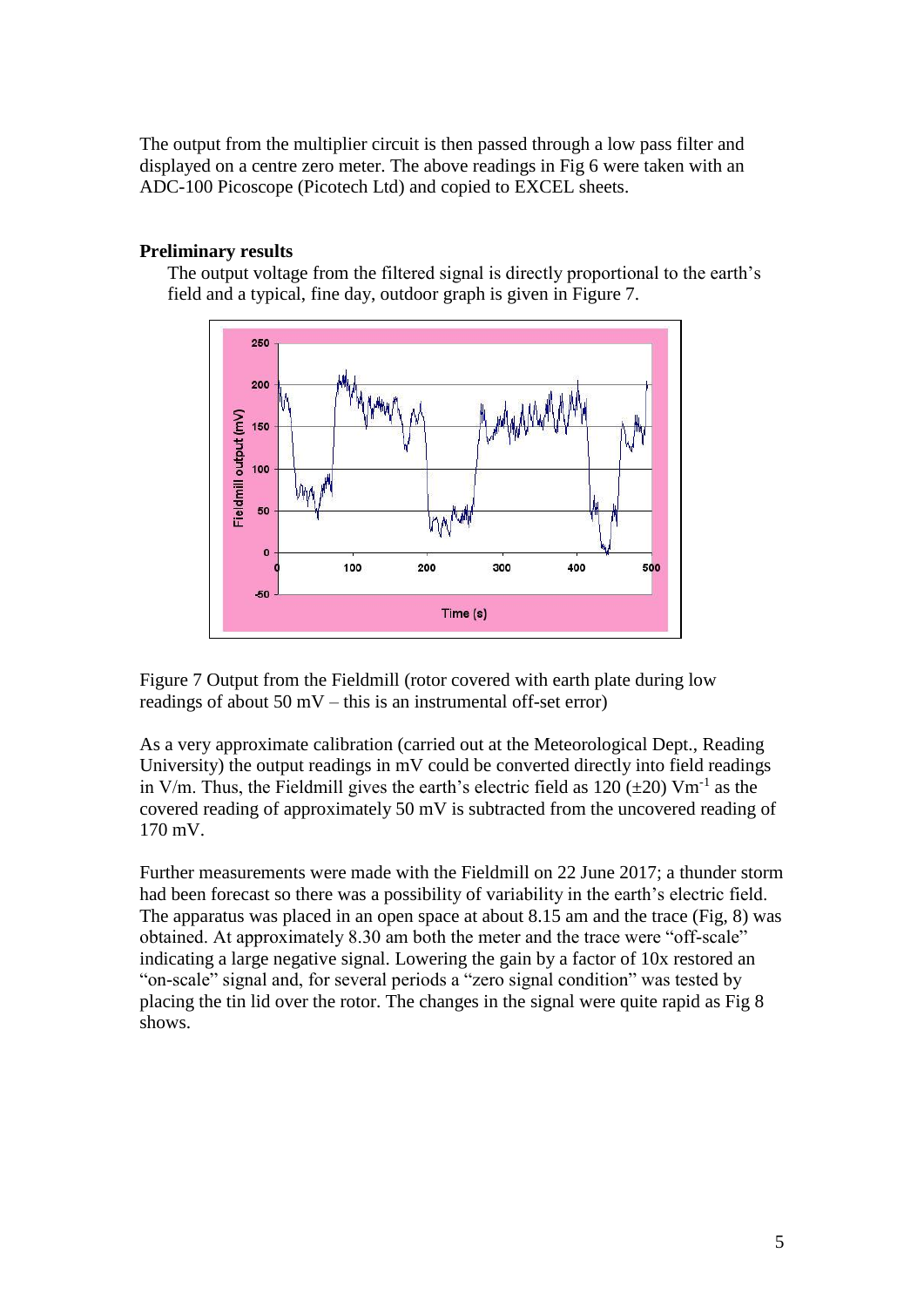

Figure 8 Earth's electric field changes as a thunder storm was approaching (rotor covered for periods 30 –70 s, 107-140 s, 230-260 s and 350-380s )

In Fig 8 we see that the earth's electric field changes from negative to positive in about 30 seconds and then the positive signal changes to negative in about 100 s. The instrument had to be moved indoors after 600s as rainfall had commenced and thunder an lightening occurred shortly afterwards. The electric field is seen to vary between  $+600$  V/m and  $-1$  kV/m.

## **Conclusions**

On a fair-weather day, the Earth's electric field was found to be close to 120 V/m but the accuracy for these preliminary results was, at best,  $\pm 20\%$ . This agrees with the Schiller statement. The off-set error of approximately 50 mV is likely to result from imperfect blade dimensions and/or the black and white tacho divisions as these were hand painted .

Further readings were taken when storm conditions were approaching. In this case the Fieldmill indicated both positive and negative fields which were typically in excess of 500 V/m. In Fig 8 we see that the field changes from  $+400$  V/m to  $-1000$ V/m in approximately 100 seconds.

The variability of the Earth's electric field does pose a problem. On a fine day it will be close to 120 V/m but, when thunder is in the air, it can range from above  $+1000$ V/m to below  $-1000$  V/m.

One could ask "is such a parameter worth measuring?". There is no right answer as Fig 6 shows the earth's electric field changes from moment to moment and sometimes by a factor of 10.An answer for this and all other measurements must lie in the

immortal words of Rutherford - *unless one can measure a quantity and put a number to it then one's knowledge is of a very meagre kind.* So I believe Rutherford would have said, "yes" to the question and *his* is a sentiment with which I concur. As a final point, the signal-to-noise performance of the apparatus is very low even with blade diameters close to 20 cm. If one could replace the simple mixer with a phase sensitive detector (PSD) then improvements would be possible. The PSD would greatly simplify the setting up procedure of the apparatus as both gain and phase of the charge signal could then be adjusted.